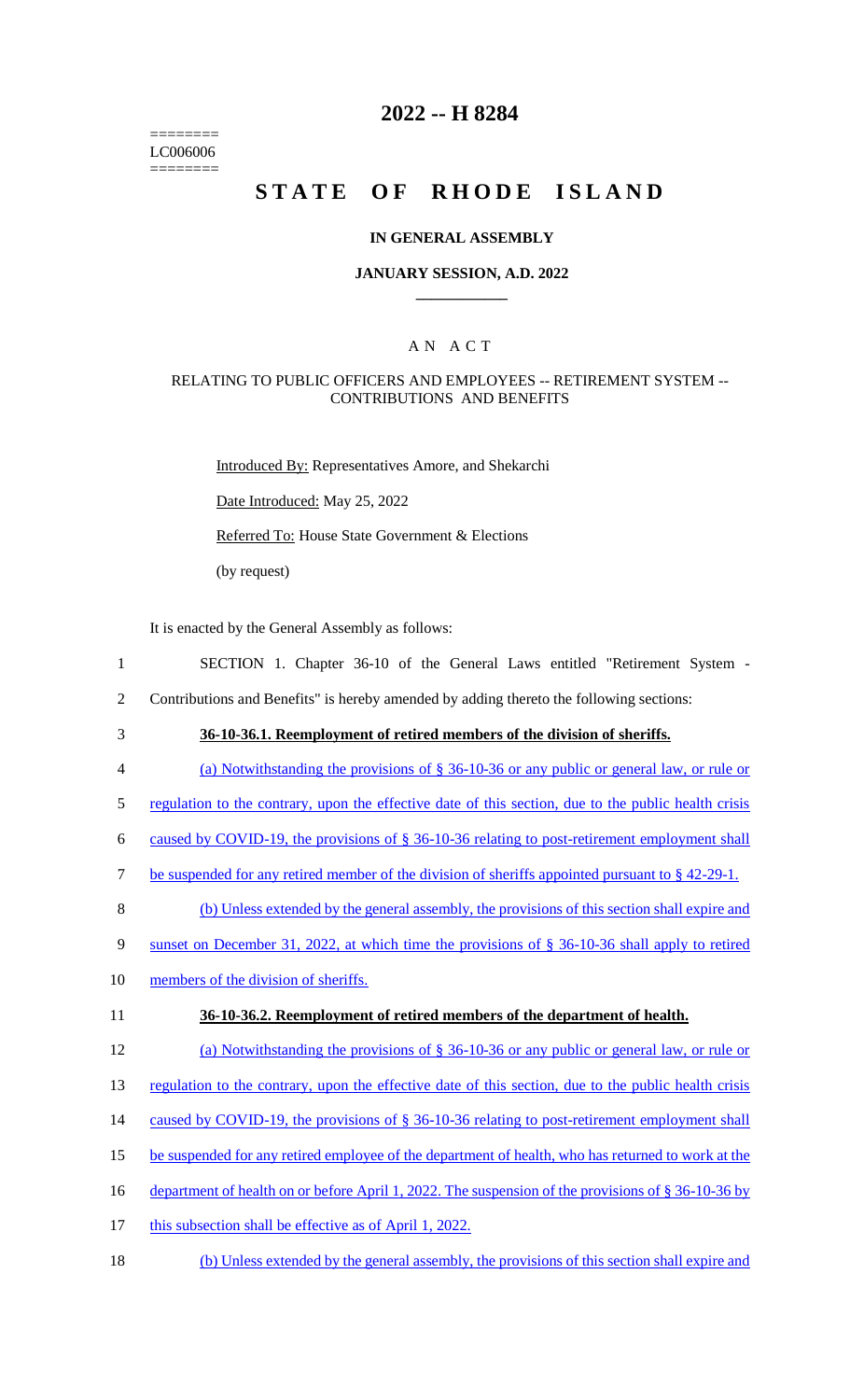- 1 sunset on June 30, 2022, at which time the provisions of § 36-10-36 shall apply to retired members
- 2 of the department of health.
- 3 SECTION 2. Chapter 23-17.5 of the General Laws entitled "Rights of Nursing Home
- 4 Patients" is hereby amended by adding thereto the following section:

# 5 **23-17.5-33.1. Suspension of monetary penalties.**

- 6 (a) Notwithstanding the provisions of  $\S$  23-17.5-33(b), (c) and (d) relating to monetary
- 7 penalties or any public or general law, rule, or regulation to the contrary, upon the effective date of
- 8 this section, due to public health crises caused by COVID-19, the provisions of § 23-17.5-33(b),
- 9 (c) and (d) shall be suspended. The provisions of this section shall apply to any facility in violation
- 10 of § 23-17.5-33 as of April 1, 2022.
- 11 (b) Unless extended by the general assembly, the provisions of this section, shall expire
- 12 and sunset on June 30, 2022, at which time the monetary penalty provisions of § 23-17.5-33(b), (c)
- 13 and (d) shall apply.
- 14 SECTION 3. This act shall take effect upon passage.

======== LC006006 ========